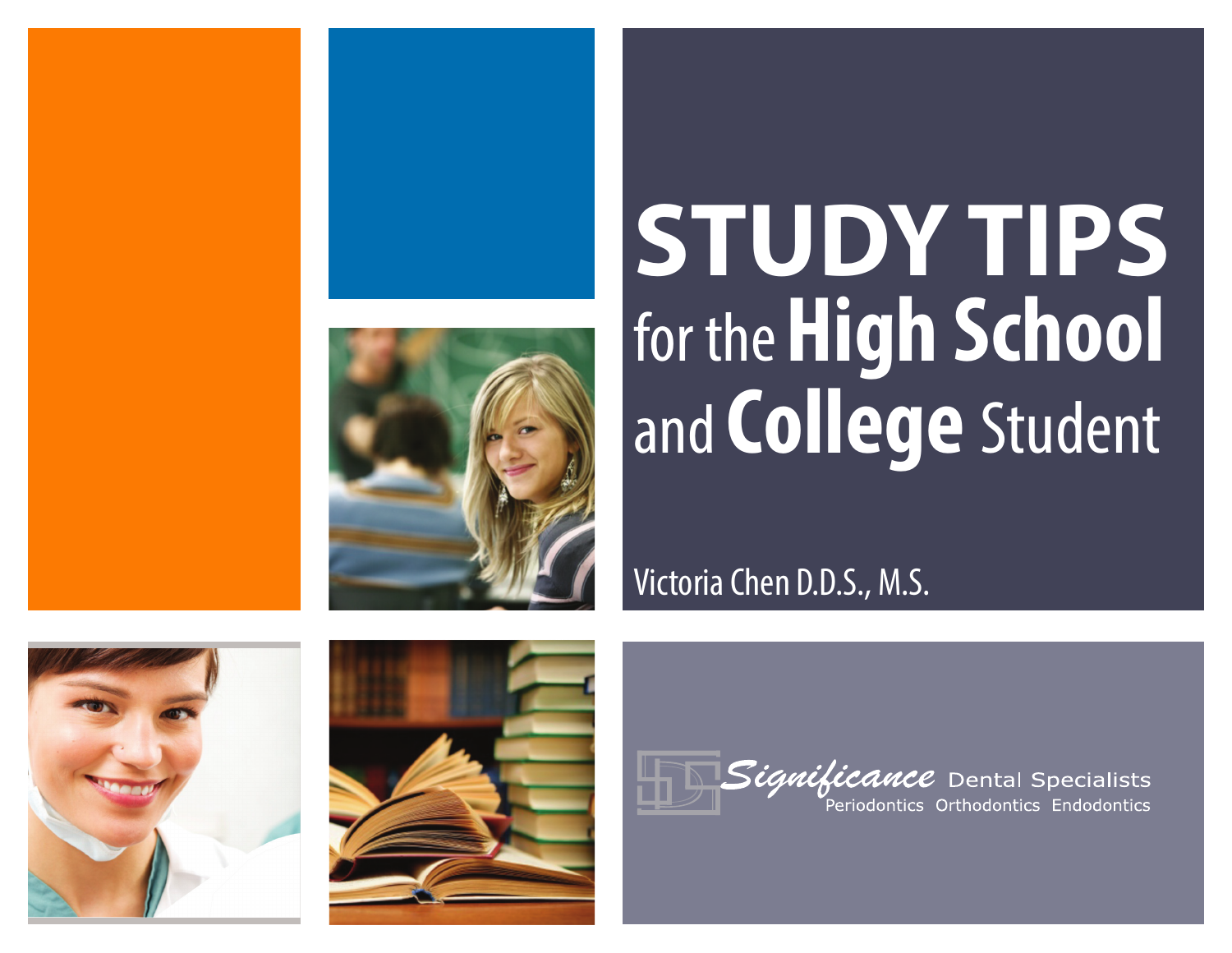## **Determine YOUR** Learning Style



One of the most important things that one can do during high school and college in order to get good grades and succeed is to have effective study habits. While students are given loads of homework and tested on everything and anything, they are not always taught exactly how to go about studying. They are also not given much information on what would help them make their study sessions more effective. But having these important study skills can make a huge di fference!

### **Study Importance**

Rather than struggle through high school and college, one way to help a student succeed is to give them the tools they need to do so. Having good study habits is one of the most effective ways to succeed in school. Effective studying goes far beyond just opening a book and reading the pages. If it were that simple, everyone would be great at it!